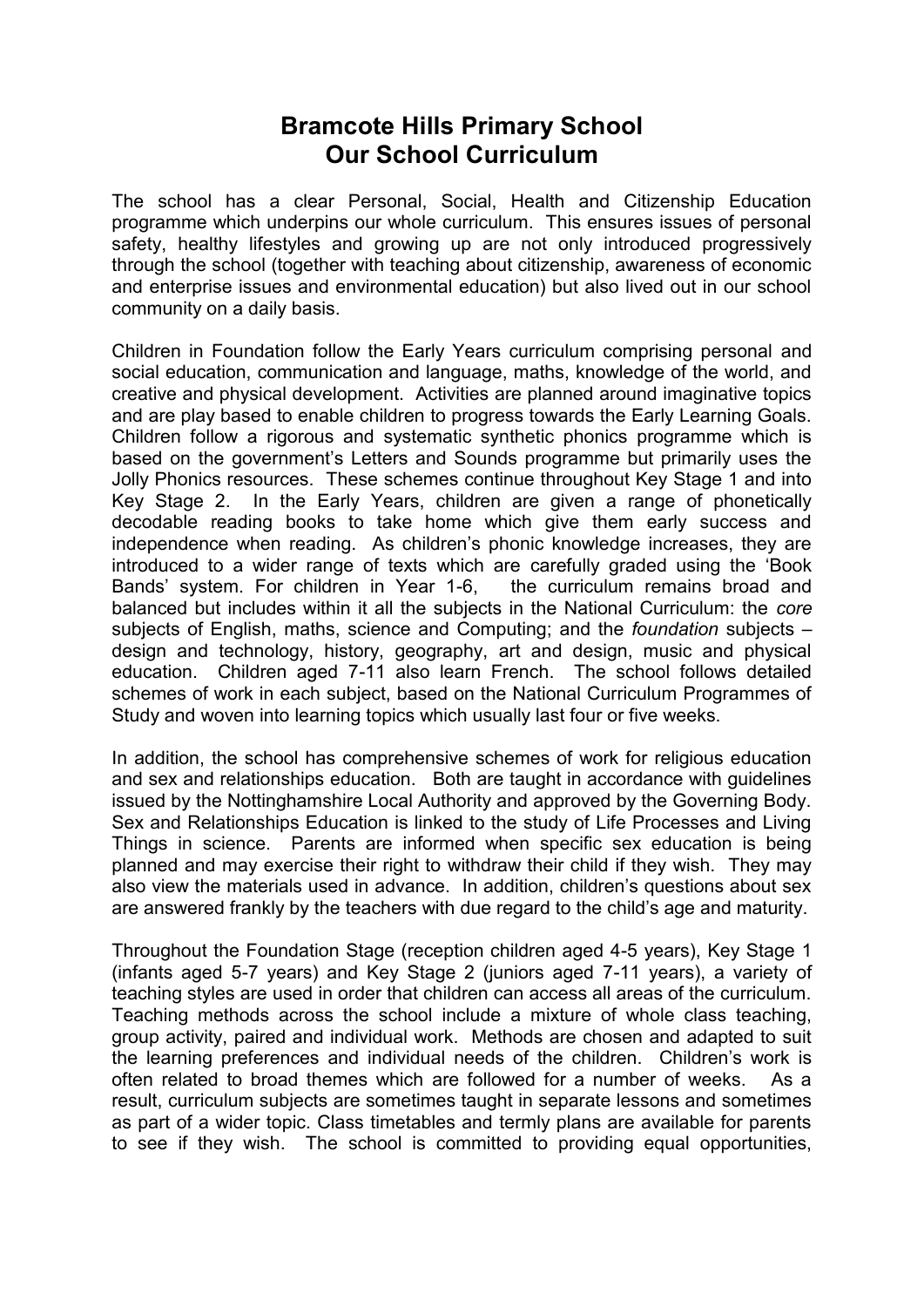promoting racial equality and good race relations, and preparing children to live in a multi-cultural society.

Residential visits are arranged as part of the teaching programme for children in Years 2 to 6 and all classes go on educational visits to support work in the classroom. The governors charging policy is available on request.

*"Pupils thrive on the challenging, varied and interesting curriculum" OFSTED Inspection Report – February 2002*

*"The outstanding curriculum makes sure that all pupils acquire the key skills of communication, using number, ICT, working with others and improved personal performance and problem solving." OFSTED Inspection Report October 2006*

## **Curriculum aims**

The governing body has agreed the following statement summarising the curriculum aims of the school.

The curriculum at Bramcote Primary School will be broad and balanced, and will: -

- promote the intellectual, physical, spiritual, moral, cultural and social development of children
- prepare children for the opportunities, responsibilities and experiences of adolescence and adulthood
- meet children's individual and special educational needs as fully as possible at each stage

We are committed to do our best to ensure that in the following subjects each child will:

#### **English**

Read easily, fluently and with good understanding.

Develop the habit of reading widely and often, for both pleasure and information.

Acquire a wide vocabulary, an understanding of grammar and knowledge of linguistic conventions for reading, writing and spoken language.

Appreciate our rich and varied literary heritage.

Write clearly, accurately and coherently, adapting their language and style in and for a range of contexts, purposes and audiences.

Use discussion in order to learn; they should be able to elaborate and explain clearly their understanding and ideas

Are competent in the arts of speaking and listening, making formal presentations,

demonstrating to others and participating in debate.

#### **Mathematics**

Become fluent in the fundamentals of mathematics, including through varied and frequent practice with increasingly complex problems over time, so that pupils develop conceptual understanding and the ability to recall and apply knowledge rapidly and accurately.

Reason mathematically by following a line of enquiry, conjecturing relationships and generalisations, and developing an argument, justification or proof using mathematical language.

Can solve problems by applying their mathematics to a variety of routine and non-routine problems with increasing sophistication, including breaking down problems into a series of simpler steps and persevering in seeking solutions.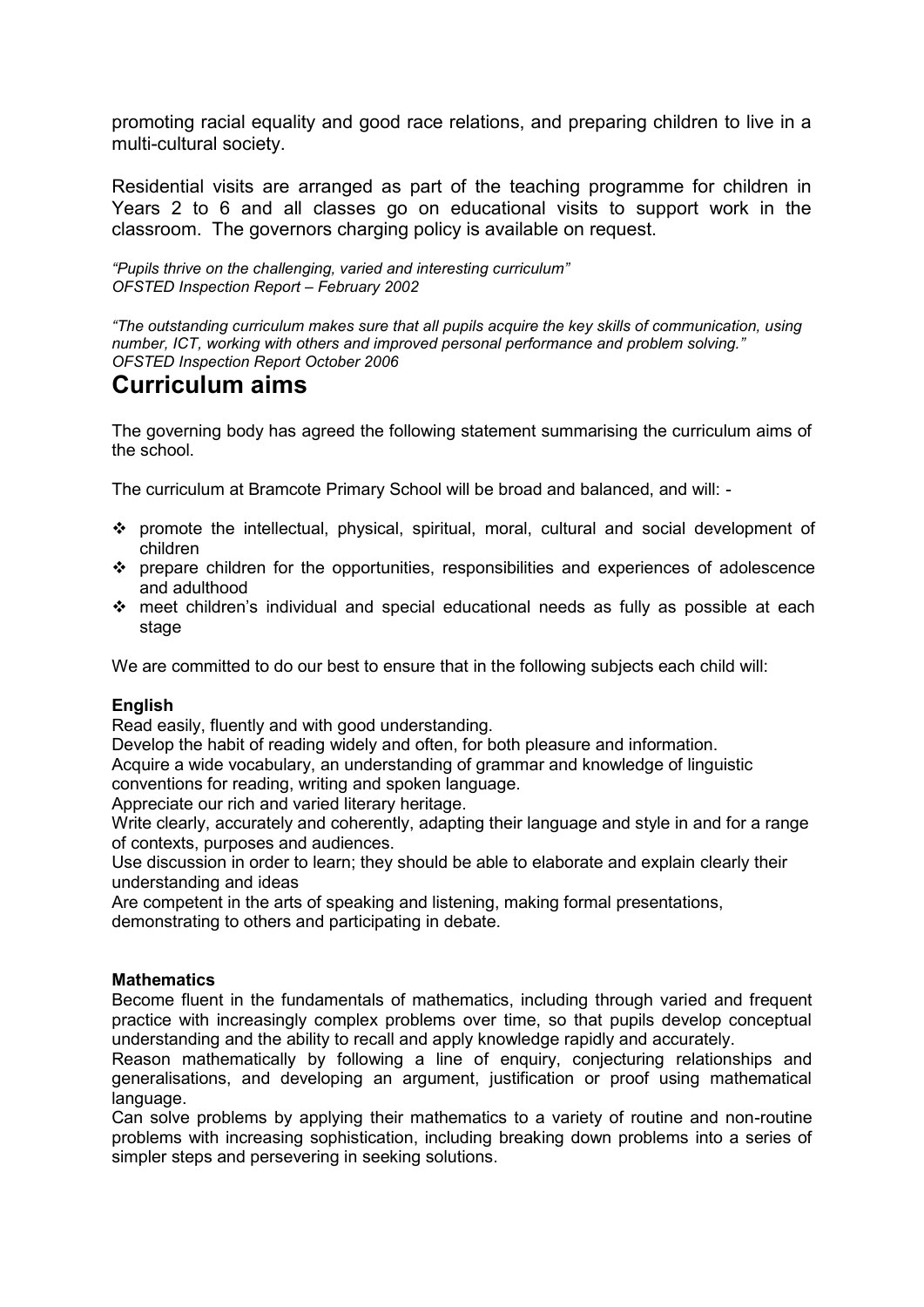#### **Science**

Develop scientific knowledge and conceptual understanding through the specific disciplines of biology, chemistry and physics.

Develop understanding of the nature, processes and methods of science through different types of science enquiries that help them to answer scientific questions about the world around them.

Are equipped with the scientific knowledge required to understand the uses and implications of science, today and for the future.

### **Design and Technology**

Develop the creative, technical and practical expertise needed to perform everyday tasks confidently and to participate successfully in an increasingly technological world.

Build and apply a repertoire of knowledge, understanding and skills in order to design and make high-quality prototypes and products for a wide range of users.

Critique, evaluate and test their ideas and products and the work of others.

Understand and apply the principles of nutrition and learn how to cook.

### **Computing**

Can understand and apply the fundamental principles and concepts of computer science, including abstraction, logic, algorithms and data representation.

Can analyse problems in computational terms, and have repeated practical experience of writing computer programs in order to solve such problems.

Can evaluate and apply information technology, including new or unfamiliar technologies, analytically to solve problems.

Are responsible, competent, confident and creative users of information and communication technology.

#### **History**

Know and understand the history of these islands as a coherent, chronological narrative, from the earliest times to the present day: how people's lives have shaped this nation and how Britain has influenced and been influenced by the wider world.

Know and understand significant aspects of the history of the wider world: the nature of ancient civilisations; the expansion and dissolution of empires; characteristic features of past non-European societies; achievements and follies of mankind gain and deploy a historically grounded understanding of abstract terms such as 'empire', 'civilisation', 'parliament' and 'peasantry'.

Understand historical concepts such as continuity and change, cause and consequence, similarity, difference and significance, and use them to make connections, draw contrasts,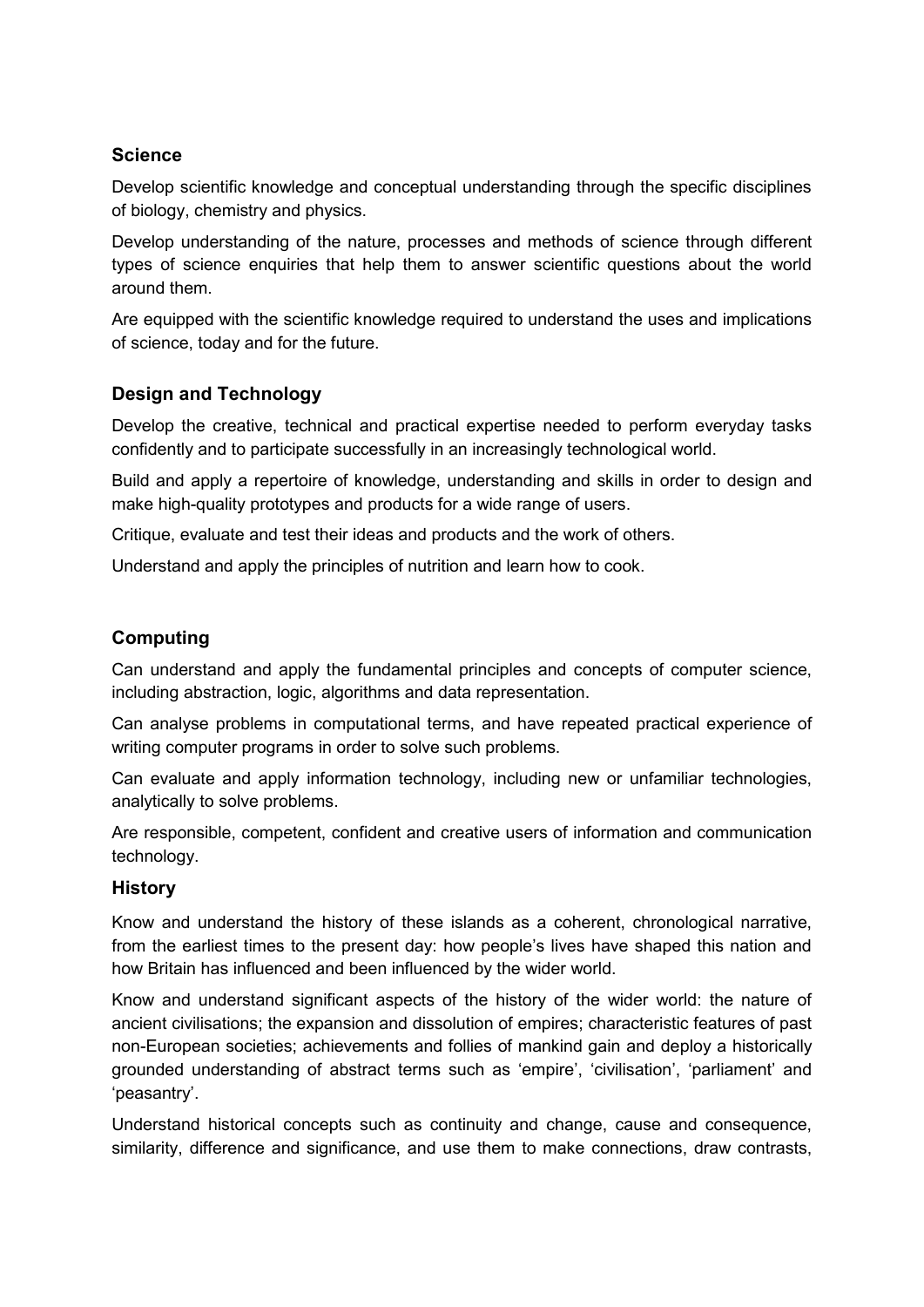analyse trends, frame historically-valid questions and create their own structured accounts, including written narratives and analyses.

Understand the methods of historical enquiry, including how evidence is used rigorously to make historical claims, and discern how and why contrasting arguments and interpretations of the past have been constructed gain historical perspective by placing their growing knowledge into different contexts, understanding the connections between local, regional, national and international history; between cultural, economic, military, political, religious and social history; and between short- and long-term timescales.

#### **Geography**

Develop contextual knowledge of the location of globally significant places – both terrestrial and marine – including their defining physical and human characteristics and how these provide a geographical context for understanding the actions of processes.

Understand the processes that give rise to key physical and human geographical features of the world, how these are interdependent and how they bring about spatial variation and change over time.

Are competent in the geographical skills needed to: collect, analyse and communicate with a range of data gathered through experiences of fieldwork that deepen their understanding of geographical processes.

Interpret a range of sources of geographical information, including maps, diagrams, globes, aerial photographs and Geographical Information Systems (GIS).

Communicate geographical information in a variety of ways, including through maps, numerical and quantitative skills and writing at length.

#### **Languages**

Understand and respond to spoken and written language from a variety of authentic sources.

Speak with increasing confidence, fluency and spontaneity, finding ways of communicating what they want to say, including through discussion and asking questions, and continually improving the accuracy of their pronunciation and intonation.

Can write at varying length, for different purposes and audiences, using the variety of grammatical structures that they have learnt.

Discover and develop an appreciation of a range of writing in the language studied.

### **Art and Design**

Produce creative work, exploring their ideas and recording their experiences.

Become proficient in drawing, painting, sculpture and other art, craft and design techniques.

Evaluate and analyse creative works using the language of art, craft and design.

Know about great artists, craft makers and designers, and understand the historical and cultural development of their art forms.

#### **Music**